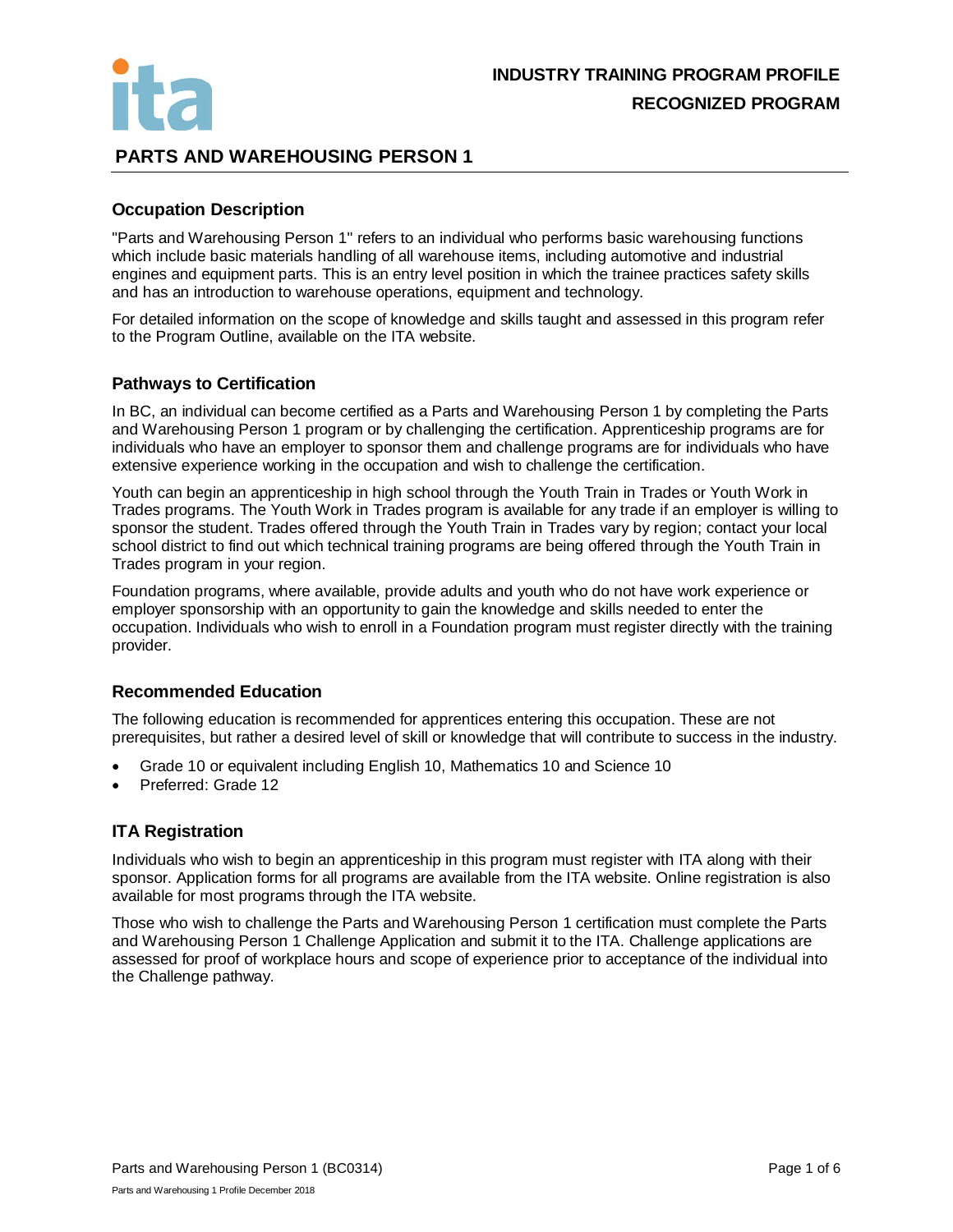

# **INDUSTRY TRAINING PROGRAM PROFILE RECOGNIZED PROGRAM**

### **Apprenticeship Pathway**

This graphic provides an overview of the Parts and Warehousing Person 1 apprenticeship pathway illustrating a pathway to Red Seal certification as a **Partsperson (Partsperson 3)**.



*\*Suggested duration based on 30-hour week*

#### CROSS-PROGRAM CREDITS

*Individuals who hold the credentials listed below are entitled to receive partial credit toward the completion requirements of this program*

None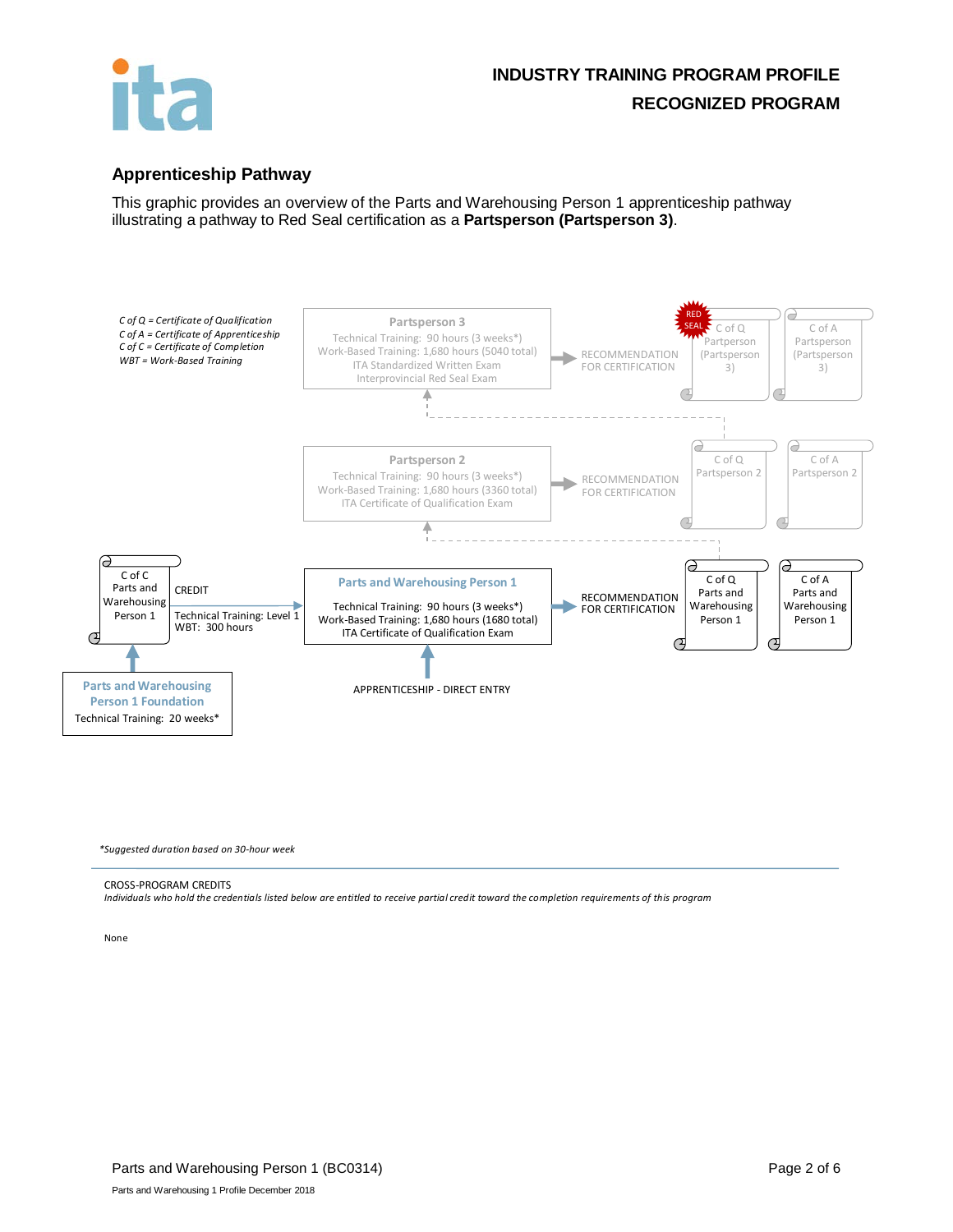

|                                | <b>Apprenticeship Program Standards</b>                                                                                                                                                                                                                                                                                                     |                                                                                                                                       |  |  |
|--------------------------------|---------------------------------------------------------------------------------------------------------------------------------------------------------------------------------------------------------------------------------------------------------------------------------------------------------------------------------------------|---------------------------------------------------------------------------------------------------------------------------------------|--|--|
| <b>Credentials Awarded</b>     | Partsperson (Parts and Warehousing Person 1) - Certificate of Qualification<br>Partsperson (Parts and Warehousing Person 1) – Certificate of Apprenticeship                                                                                                                                                                                 |                                                                                                                                       |  |  |
|                                | Note: Parts and Warehousing Person 1 Certificate of Qualification is a mandatory<br>prerequisite for registration in Partsperson 2                                                                                                                                                                                                          |                                                                                                                                       |  |  |
|                                | ITA Registration Prerequisites • Agreement signed by the employer to sponsor the apprentice                                                                                                                                                                                                                                                 |                                                                                                                                       |  |  |
| <b>Completion Requirements</b> | Certification as a Parts and Warehousing Person 1 is awarded upon successful<br>completion of:                                                                                                                                                                                                                                              |                                                                                                                                       |  |  |
|                                | Requirement                                                                                                                                                                                                                                                                                                                                 | Level of Achievement Required                                                                                                         |  |  |
|                                | <b>Technical Training</b>                                                                                                                                                                                                                                                                                                                   | Minimum 70% in technical training:<br>■ 90 hours (or 3 weeks*)                                                                        |  |  |
|                                | ITA Certificate of Qualification Exam                                                                                                                                                                                                                                                                                                       | • Minimum 70%                                                                                                                         |  |  |
|                                | Work-Based Training                                                                                                                                                                                                                                                                                                                         | $\blacksquare$ 1,680 hours                                                                                                            |  |  |
|                                | <b>Recommendation for Certification</b>                                                                                                                                                                                                                                                                                                     | • Recommendation for certification signed by<br>the Sponsor and an individual holding<br>credentials eligible for sign-off authority. |  |  |
|                                | (*Assuming 30 hours in school per week)                                                                                                                                                                                                                                                                                                     |                                                                                                                                       |  |  |
| <b>Program Duration</b>        | Duration varies depending on how training is delivered, but the program generally takes<br>1 year to complete.                                                                                                                                                                                                                              |                                                                                                                                       |  |  |
|                                | The technical training requirement is typically met through block-release training (full-<br>time, at school) delivered by an ITA-approved training provider. It can also be met<br>through approved alternative training models (e.g., distance education, online, part-time)<br>and/or level challenge where these options are available. |                                                                                                                                       |  |  |
| Sign-off Authority             | Credentials eligible to sign-off on the Recommendation for Certification:                                                                                                                                                                                                                                                                   |                                                                                                                                       |  |  |
|                                | • Partsperson 3 - Certificate of Qualification<br>Partsperson – Certificate of Qualification<br>٠                                                                                                                                                                                                                                           |                                                                                                                                       |  |  |
|                                | Partsperson - Interprovincial Red Seal endorsement                                                                                                                                                                                                                                                                                          |                                                                                                                                       |  |  |
|                                | Industrial Warehouseperson - Certificate of Qualification                                                                                                                                                                                                                                                                                   |                                                                                                                                       |  |  |
|                                | Industrial Engines and Equipment Partsperson - Certificate of Qualification<br>ITA-issued letter authorizing supervision and sign-off of apprentices in this occupation                                                                                                                                                                     |                                                                                                                                       |  |  |
| Challenging a Level            | The following levels of technical training can be challenged for advanced placement in<br>this program                                                                                                                                                                                                                                      |                                                                                                                                       |  |  |
|                                | • None                                                                                                                                                                                                                                                                                                                                      |                                                                                                                                       |  |  |
| <b>Cross-Program Credits</b>   | Individuals who hold the credentials listed below are entitled to receive partial credit<br>toward the completion requirements of this program                                                                                                                                                                                              |                                                                                                                                       |  |  |
|                                | Credential                                                                                                                                                                                                                                                                                                                                  | Credit(s) Granted                                                                                                                     |  |  |
|                                | None                                                                                                                                                                                                                                                                                                                                        | • None                                                                                                                                |  |  |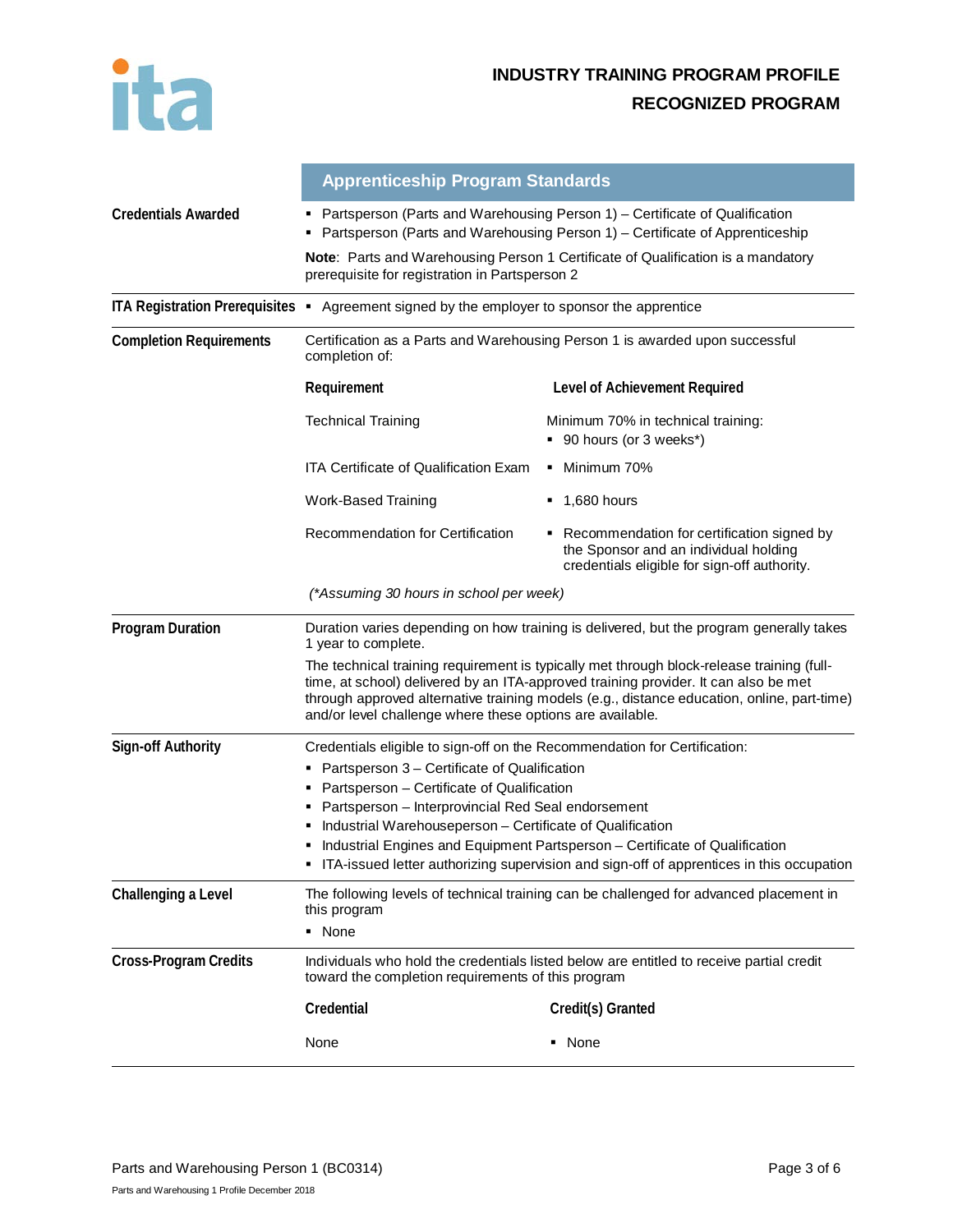

## **Challenge Pathway**

This graphic provides an overview of the Parts and Warehousing Person 1 challenge pathway.



#### CROSS-PROGRAM CREDITS

*Individuals who hold the credentials listed below are entitled to receive partial credit toward the completion requirements of this program*

#### *None*

|                                             | <b>Challenge Program Standards</b>                                                                                                                                     |                               |  |
|---------------------------------------------|------------------------------------------------------------------------------------------------------------------------------------------------------------------------|-------------------------------|--|
| <b>Credentials Awarded</b>                  | Parts and Warehousing Person 1 - Certificate of Qualification                                                                                                          |                               |  |
|                                             | ITA Registration Prerequisites An approved Challenge Application, which includes:<br>" 2,520 documented hours of directly related experience working in the occupation |                               |  |
| <b>Credentials Entitled to</b><br>Challenge | Individuals who hold the credentials listed below are considered to have met the<br>prerequisites for challenging this program.<br>• None                              |                               |  |
| <b>Completion Requirements</b>              | Certification as a Parts and Warehousing Person 1 is awarded upon successful<br>completion of:                                                                         |                               |  |
|                                             | Requirement                                                                                                                                                            | Level of Achievement Required |  |
|                                             | ITA Certificate of Qualification Exam_                                                                                                                                 | $\blacksquare$ Minimum 70%    |  |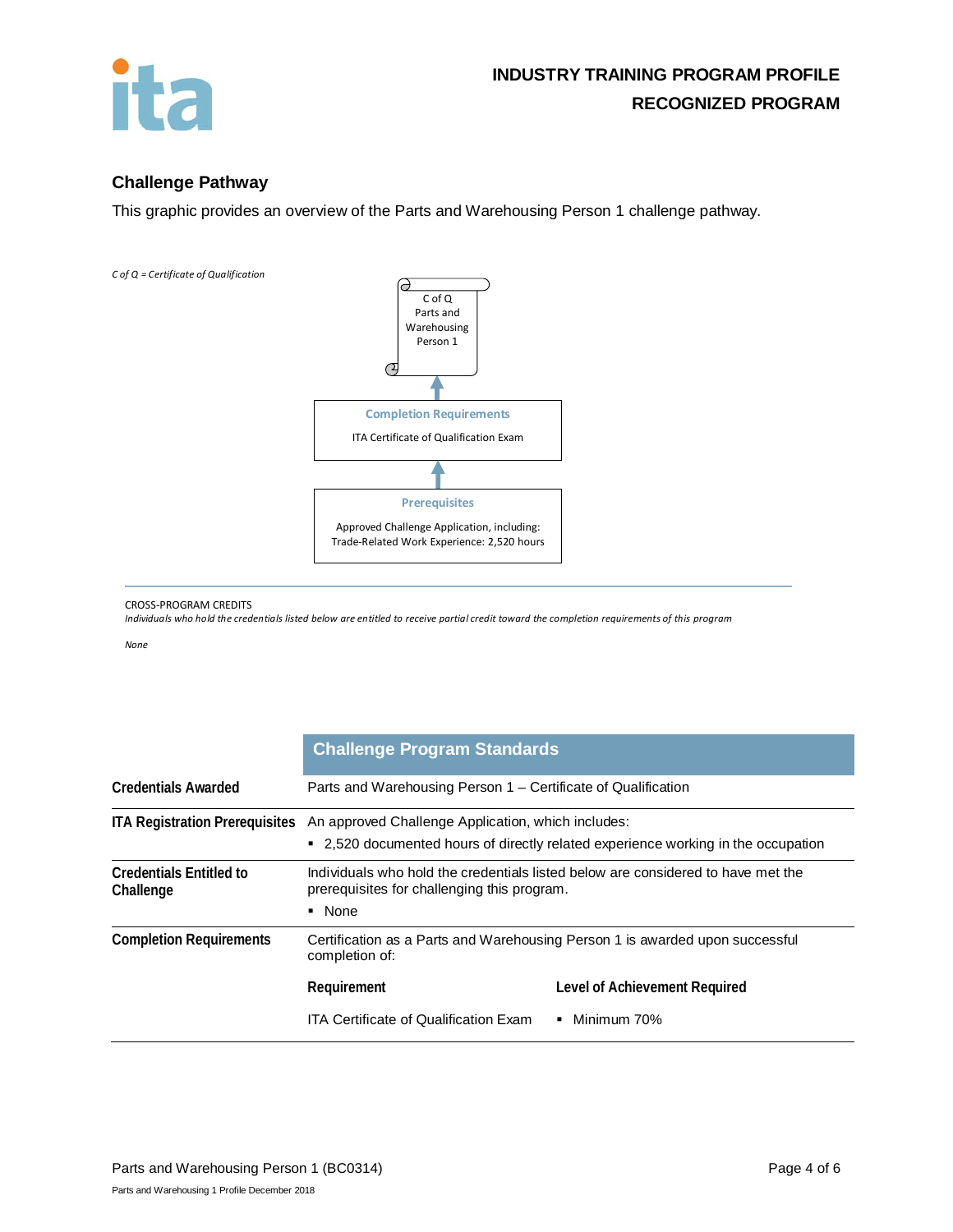

# **Foundation Program**

Refer to the Apprenticeship pathway diagram for this program to see how the Parts and Warehousing Person 1 Foundation program fits into apprenticeship.

|                                     | <b>Foundation Program Standards</b>                                                                                                                                                 |                               |  |
|-------------------------------------|-------------------------------------------------------------------------------------------------------------------------------------------------------------------------------------|-------------------------------|--|
| <b>Credentials Awarded</b>          | Parts and Warehousing Person 1 – Certificate of Completion                                                                                                                          |                               |  |
| <b>Enrollment Prerequisites</b>     | Contact training provider. Prerequisites vary between training institutions                                                                                                         |                               |  |
| <b>Completion Requirements</b>      | A Certificate of Completion in this program is awarded upon successful completion of:                                                                                               |                               |  |
|                                     | Requirement                                                                                                                                                                         | Level of Achievement Required |  |
|                                     | Technical Training                                                                                                                                                                  | Minimum 70%<br>٠              |  |
| <b>Program Duration</b>             | Duration varies depending on how training is delivered, but program generally takes 20<br>weeks to complete, assuming 30 hours in school per week                                   |                               |  |
| <b>Credit toward Apprenticeship</b> | Individuals who complete the Parts and Warehousing Person 1 Foundation program will<br>receive the following credit toward completion of the Partsperson apprenticeship<br>program: |                               |  |
|                                     | • Technical Training: Level 1                                                                                                                                                       |                               |  |
|                                     | Work-Based Training: 300 hours                                                                                                                                                      |                               |  |